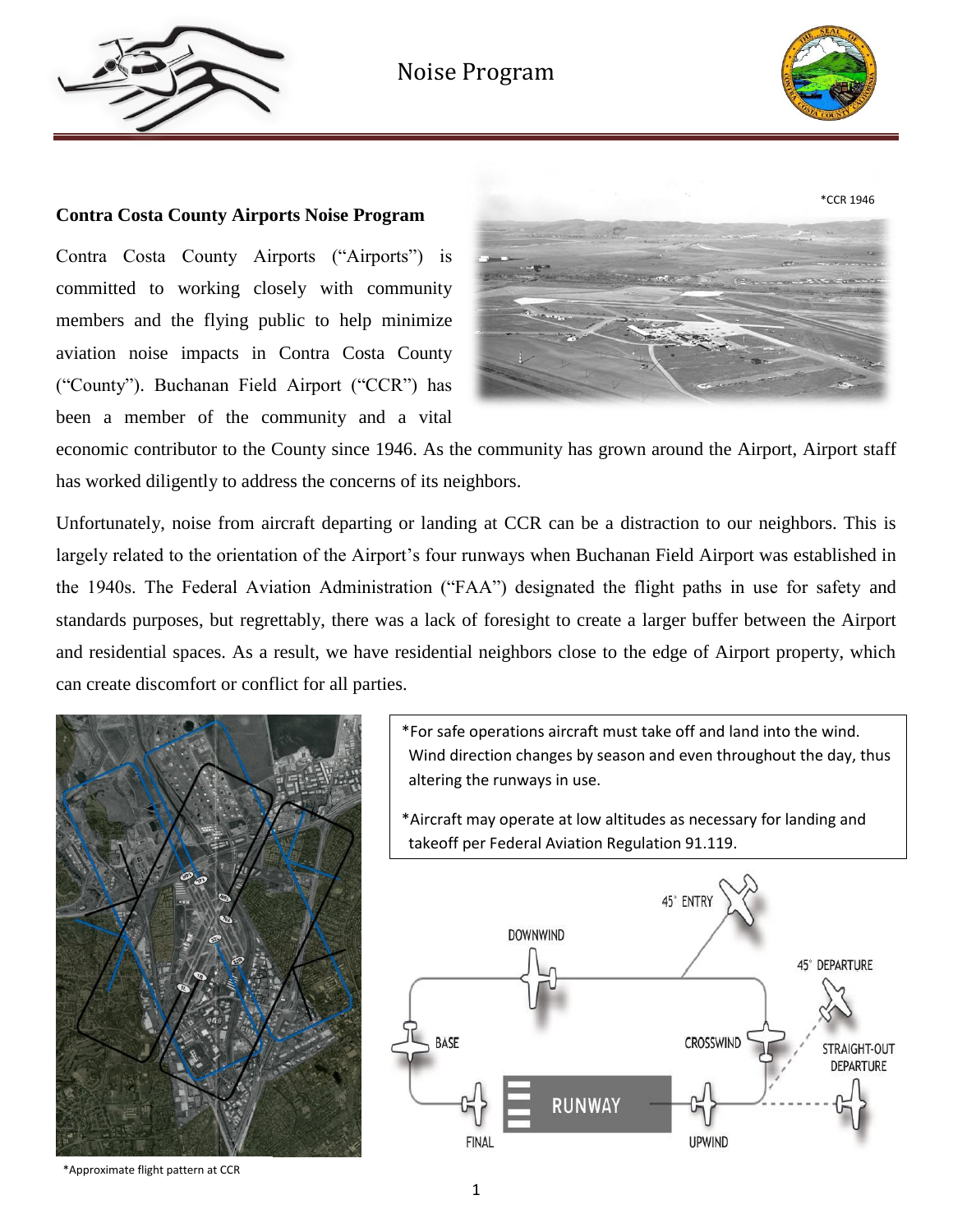### **Program History**

For over 30 years, the County has been able to mitigate some aircraft-related noise at CCR through adoption of Airport Ordinance 87-8. The Ordinance details, among other items, noise and operations restrictions such as aircraft engine run-up, touch and go operations, preferential runway use, and allowable jet noise levels. CCR is one of the few airports in the country fortunate to have an Airport Noise Ordinance grandfathered by the FAA but unfortunately the ordinance does not encompass all aircraft noise and this where the noise abatement program ("Program") comes in.

The Program has evolved as the environment in and around CCR has since noise mitigation efforts first started in 1965. Program advancements include:

- **1965** Aviation Liaison Committee created and renamed Aviation Advisory Committee ("AAC") in 1977
- **Early 80's** Airport traffic pattern is raised from 800' to 1000' above ground level for light aircraft.
- **1987** Airport Ordinance 87-8 is enacted including noise and operations restrictions:
	- o No practice landings and takeoffs, training, touch and go and/or proficiency operations shall be conducted between the hours of 10pm and 7am on weekdays. On weekends and holidays touch and go operations are prohibited from 10pm to 8am.
	- o Maximum permitted takeoff noise level, as set in the FAA Advisory Circular 36-3, for jet aircraft of 78 decibels between 7am and 10pm and 75 decibels between 10pm and 7am.
	- o No maintenance or test runups shall be conducted between the house of 10pm and 7am.
	- o Landing aircraft shall maintain not less than traffic pattern, 1000', altitude until necessary to commence descent for a normal landing.
- **1988** Airport Community Relations Officer ("CRO") staff position established to assist and respond to community noise concerns.
- **1989** Airport completed a FAR Part 150 Noise Compatibility Program, as part of a Master Plan update.
- **1994** Byron Airport opens in East Contra Costa County.
- **1998** Noise abatement signs installed at CCR entry ways and runway run-up areas to remind pilots of noise sensitive communities surrounding the Airport.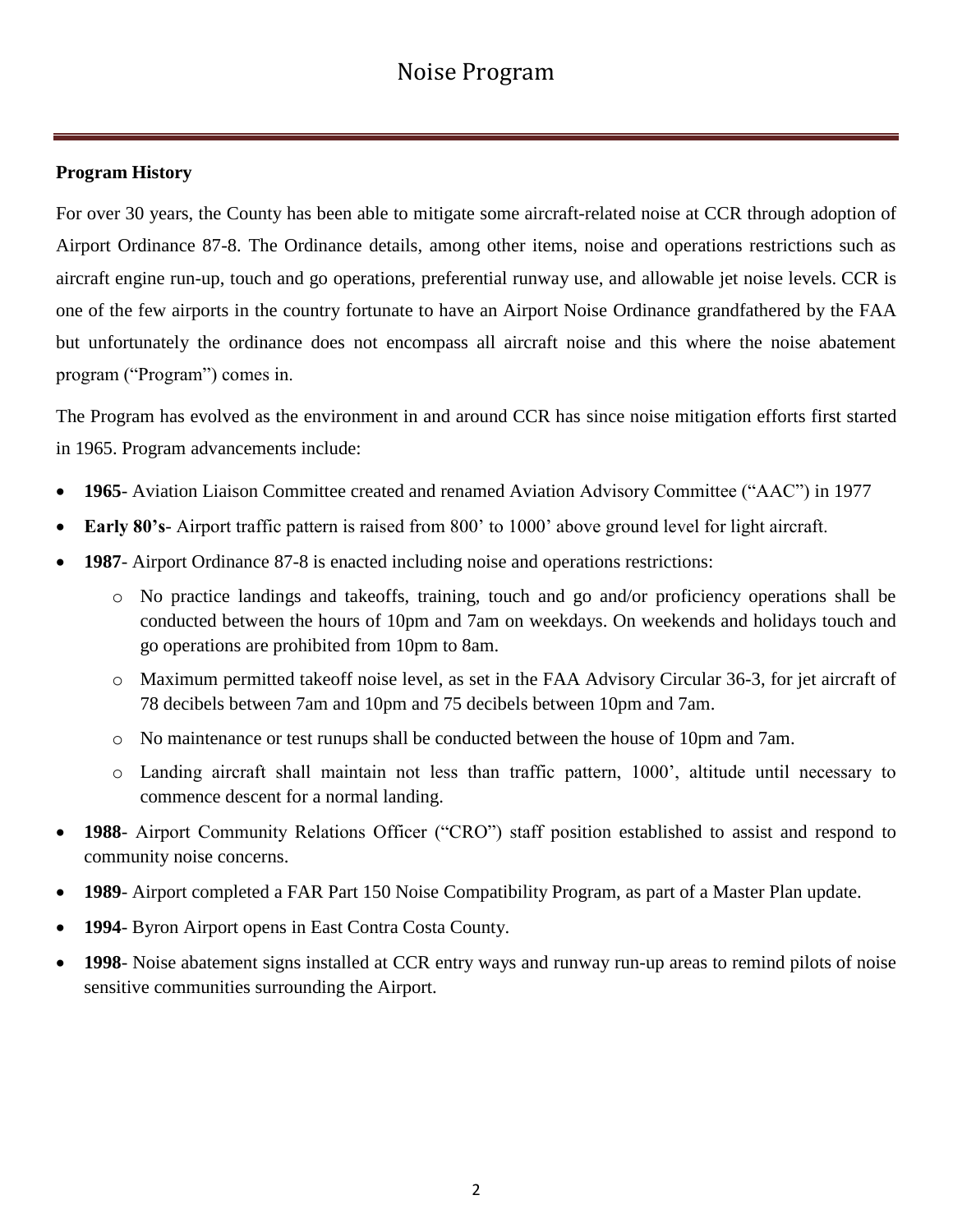

- **1999** The Airport initiates meetings with flight schools and air traffic control to review the noise abatement program and discuss current community related noise concerns.
- **2001** The Airport updates website to provide better information to pilots regarding noise abatement procedures and requirements.
- **2002** Published a *Noise Management Program Guide* for pilots to insert into their flight books and quickly reference preferential noise abatement routes for flight planning purposes.
- **2003** Airport implemented a new program in which aircraft owners were notified if their specific aircraft operation caused a noise complaint.
- **2005** The Airport updated the Buchanan Field Airport Noise Compatibility Program, originally approved by the Board of Supervisors in 1989.
- **2006- Current-** Continuous improvement efforts which included:
- CRO expanded program elements (beyond Noise Ordinance) to concerns and issues around the Byron Airport.
- Instrument jet departure flight path revised on CCR Runway 19R to minimize noise impacts.
- Created and implemented an online noise complaint process.
- Tracked noise trends and issues to address with Airport users and highlight in the biannual Airports newsletter.
- Revised and updated *Noise Management Program Guide* pilot guide and related website information.
- CRO researches and responds to every noise complaint via phone, email and/or letter, as requested.

While Contra Costa County ("County") owns and operates the airport, the FAA is the oversight authority when aircraft are flying (including taxiing to and from the runways) and all aviation safety-related concerns. In addition, federal law requires CCR to remain open to the public 24 hours per day, 7 days per week on a nondiscriminatory basis. As the FAA controls the flight patterns and airspace, the Program relies on voluntary compliance by Airport users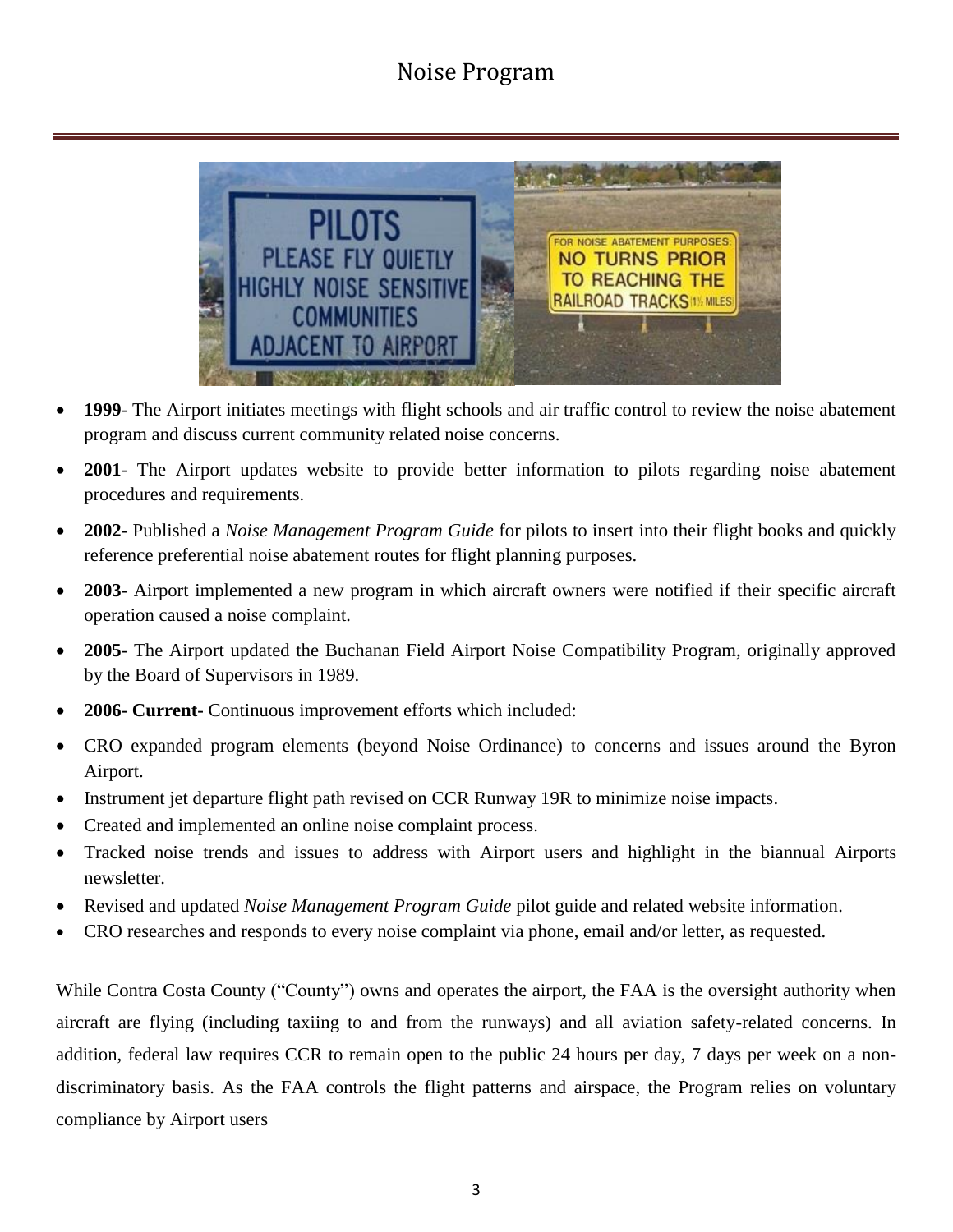Annual operations are rising again (122,435 operations in 2016) from a low of 78,098 in 2012 after the economic downturn, which directly affected aviation. CCR is far removed from its peak of 357,181 annual operations in 1977, the 304,868 annual operations in 1990, and the helicopter flight training school in the late 2000's, but it is imperative for the Program to evolve and the Airport to continue to be a good neighbor. Also, a recent FAA revision of the jet flight paths at Oakland, Sacramento, and San Francisco International Airports has resulted in noise impacts for residents all over the County. While improving the safety and efficiency of the national transportation system, the new flight paths have created noise impacts for communities throughout the County and many that had not been previously impacted. Airport staff will continue to take steps to benefit the community no matter where the source of disturbance originates.

#### **Stakeholder, Pilot, and Community Outreach**

The Program proactively seeks cooperation from Airport users by encouraging pilots to observe and follow voluntary noise abatement procedures, which is a recommended flight path or operational procedure, to minimize aircraft disturbances when safety, weather and/or traffic conditions permit. Airport staff created the *Noise Management Program Guide* detailing specific noise abatement procedures for Airport users at CCR. The Program and related information is posted on the County website at

**Buchanan Field Airport (CCR)** www.ContraCostaCountyAirports.org

### **Noise Management** Program

Buchanan Field Airport, located in Concord, California, is a public facility owned by Contra Costa County. As such, the County has a responsibility to provide Airport users a safe, efficient facility with access to the national airspace system. By the same token, the Airport must also be<br>sensitive to community concerns and operated in such a way as to minimize the affects of aircraft noise on the community.

[www.ContraCostaCountyAirports.org](http://www.contracostacountyairports.org/) for everyone's benefit. A main tenet of the Program is directed toward continual improvement and community and pilot education.

The CRO uses multiple channels to educate airport users and pilots of the noise program and trends:

- Contact airport users directly in person, by phone, or in writing.
- Provide printed *Noise Management Program Guide* for pilots to insert into their flight books to quickly reference preferential noise abatement routes at CCR for flight planning purposes.
- Annual meetings with pilot clubs, flight schools, and air traffic control to review the noise abatement program and discuss current community related noise concerns.
- Discuss noise trends and issues in the biannual Airports newsletter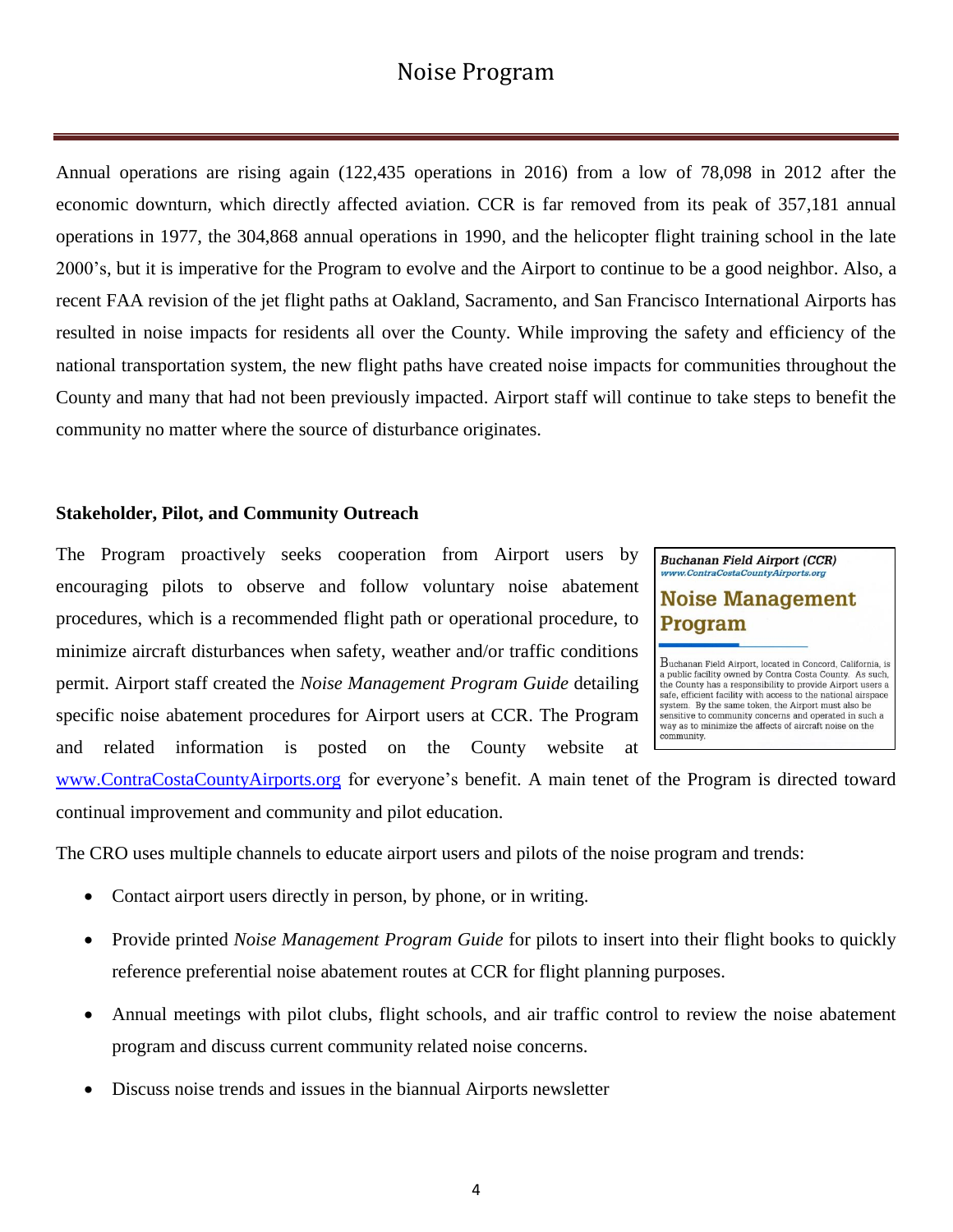The Program receives additional assistance, support and time investment from the Airport Committee, Aviation Advisory Committee (AAC), and the Airport Land Use Commission (ALUC) for the benefit of the community. Together, we are committed to being a good neighbor and improving the quality of life in our community.

- Airport Committee is a subcommittee of the Board of Supervisors. Its members are typically the Supervisors that have an airport located in their district. Byron Airport is in District III and Buchanan Field is in District IV.
- AAC provides advice and recommendations to the Board of Supervisors on aviation issues related to the Contra Costa County Airports. The AAC works to advance aviation while giving those community members living and working near the Airports a chance to stay informed on Airport matters as well as voice their opinions and concerns. The AAC also provides a forum for vetting policy matters related to Buchanan Field and Byron Airports.
- ALUC works to protect public health, safety, and welfare by ensuring the orderly expansion of airports and the adoption of land use measures that minimize the public's exposure to excessive noise and safety hazards within areas around public airports to the extent that these areas are not already devoted to incompatible uses.

As a good neighbor, CCR is both proactive and responsive to aviation noise impacts in our community. The Program creates a direct line of communication to better understand and serve the needs of our community regardless of where the source of the concern may originate. When a complaint call is received by Airport staff, we assist and respond by:

- Contacting FAA Air Traffic Control (ATC), and if possible suggest ATC relay noise abatement procedure(s) to the pilot for noise mitigation.
- Reviewing all complaints through a comprehensive investigation process which includes ATC flight recordings, contacting ATC tower personnel, and available County resources.
- Logging complaints in a database and including in our monthly noise reports to the AAC.
- Collecting data to analyze trends and proactively coordinate with Airport users to address possible noise impacts in support of our community.

The CRO acts as a liaison, or ombudsman, for the community. When special events or new operations occur at the airfield, Airport staff will notify our neighbors and proactively coordinate with the operator to try and mitigate possible noise impacts in support of our community. We are available as a community resource for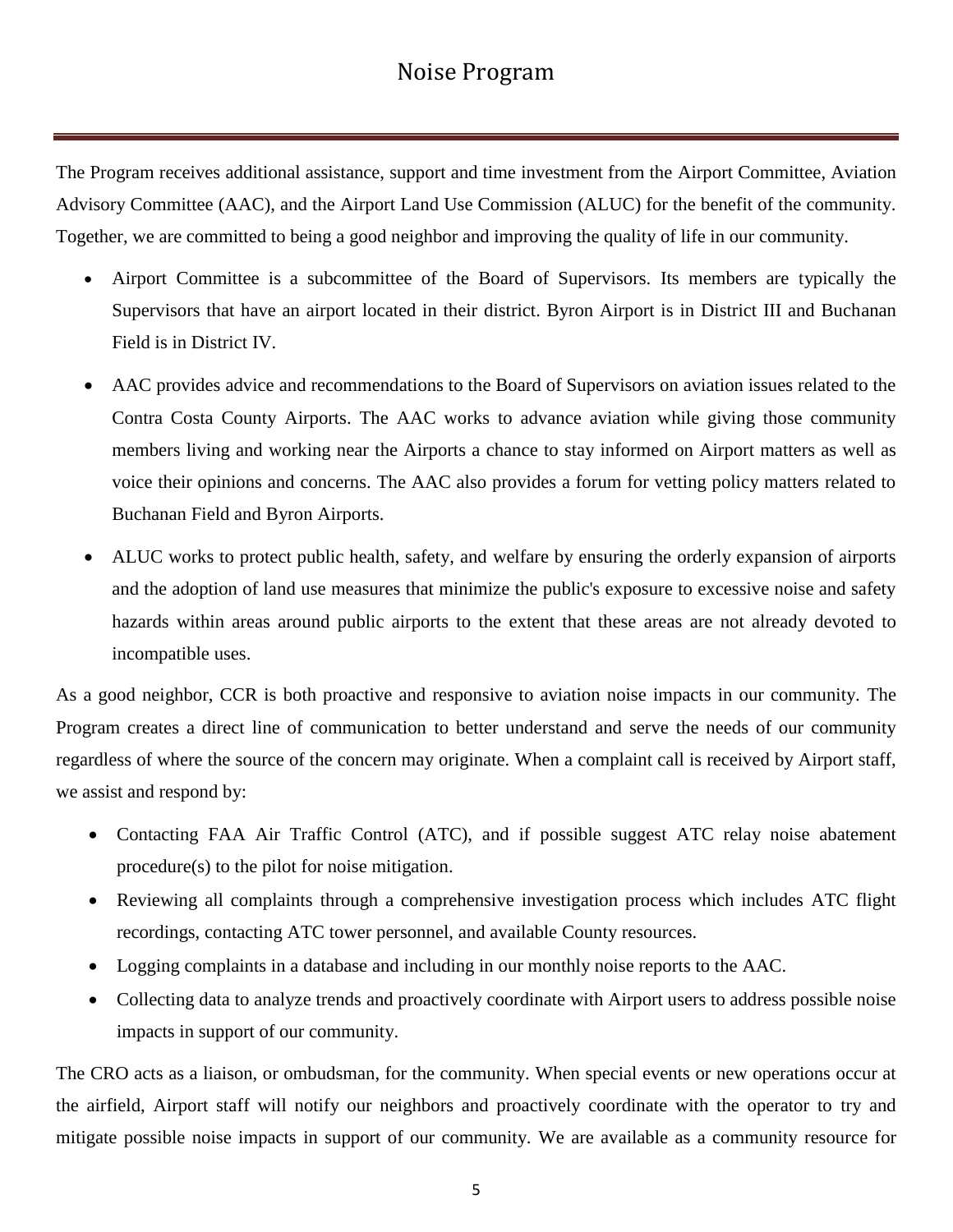information on the Airports and aviation operations. We post community resources on the Airports website, social media (NextDoor), and news blogs (Claycord) to notify and inform our community of aviation activities and events that may create noise or concerns. Additionally, the CRO has a direct mailing list for those who have requested this type of notification of events and new operations.

Airport staff continues to identify current trends at the Airports. Noise data analysis has identified areas most impacted by aviation noise based on historical complaint volume and this information is utilized in communications and meetings with Airport users to ensure everyone is aware of these areas and the need to mitigate aviation noise. Historically impacted areas identified in the figure below.



Numerous Program improvements have been made to benefit the community at large since noise mitigation efforts first started in 1965. CRO data and trend analysis has been influential in the following improvements.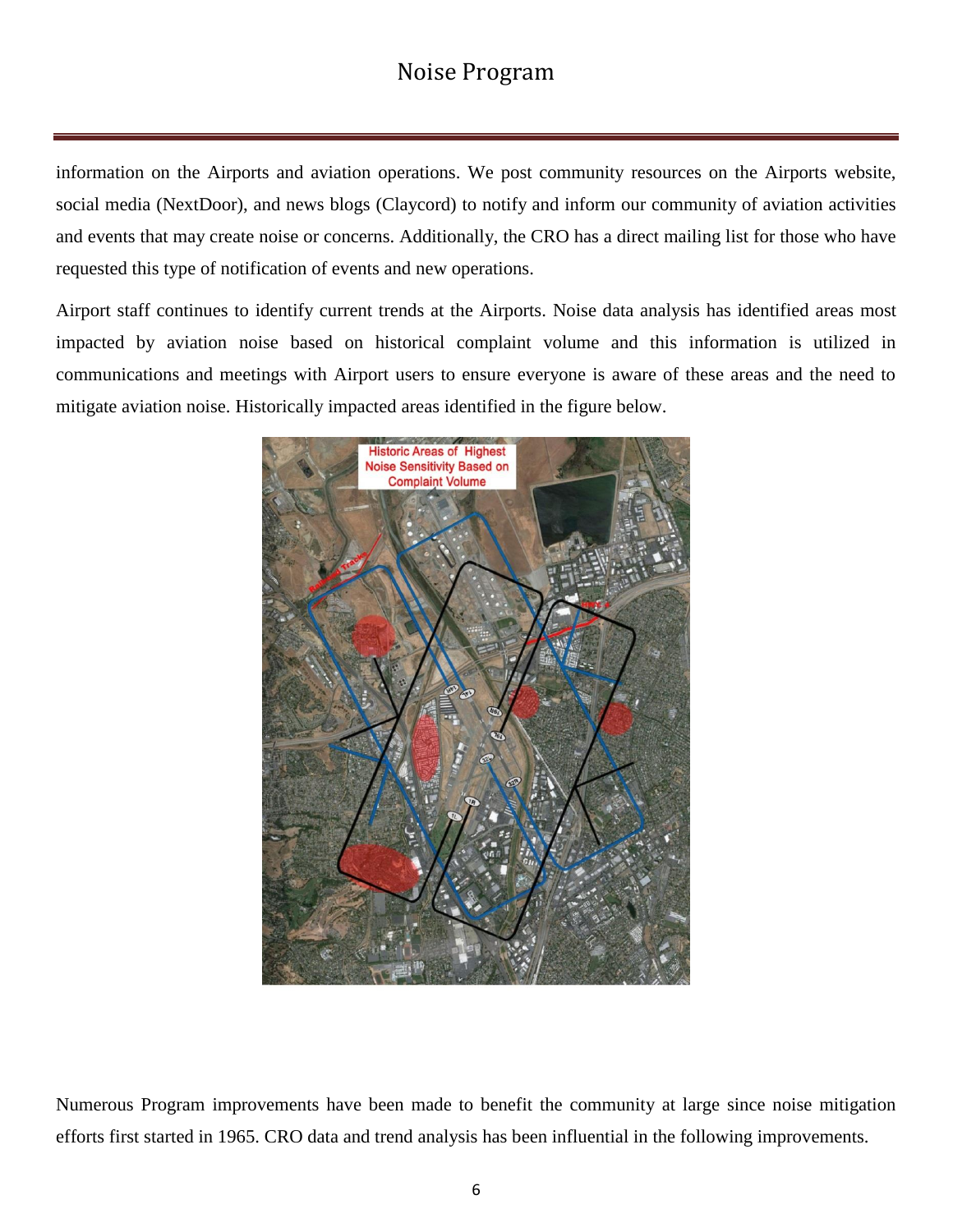- Instrument jet departure flight path revised on CCR Runway 19R away from dense residential neighborhoods and rising terrain and towards major roadways and commercial areas. Data was provided to the FAA for review, study, and implementation from the Buchanan Field Airport Noise Compatibility Program process and collected through the Program. After years of review, the FAA enacted the new flight path.
- Reduced late night aviation noise impacts by requesting emergency helicopters at CCR alter arriving and departing flight paths by increasing altitude and overflying non-residential areas as much as possible.

Program improvements do not begin or end in the communities surrounding CCR. Byron Airport has been a part of Contra Costa County Airports since 1994 and is supported by a larger buffer between the Airport and residential spaces. Airport staff receives a small percentage of total complaints from East Contra County and most reported aviation disturbances in this area relate to aerobatic and low-flying activity. While the Airport Noise Ordinance does not apply to Byron Airport, since the Ordinance predates Byron Airport, Program components are utilized to help minimize aviation noise impacts for neighbors.

 For example, Airport staff received several noise complaints in East County due to aerobatic activity. While the activity was not related to County Airport tenants, Airport staff in coordination with AAC members and pilots, identified, located and informed the individuals associated with the aerobatic activity disturbance in order to best mitigate related noise impacts. Airport staff documented and dispersed information to tenants and nearby airports specifying the area of complaint and where aerobatic activity, allowed per FAA regulations, would minimize the impact. These combined actions had an immediate impact and an immediate reduction in noise disturbances for this community.

Airport staff will continue to strive for improvement to address continually changing circumstances at the airports and in the surrounding communities and we know that our work will ever be evolving. For more detailed information regarding Buchanan Field and Byron Airport operations, aviation, and FAA oversight authority please visit our FAQ's online at [http://www.cccounty.us/3804/Buchanan-Field-Noise-Program.](http://www.cccounty.us/3804/Buchanan-Field-Noise-Program)